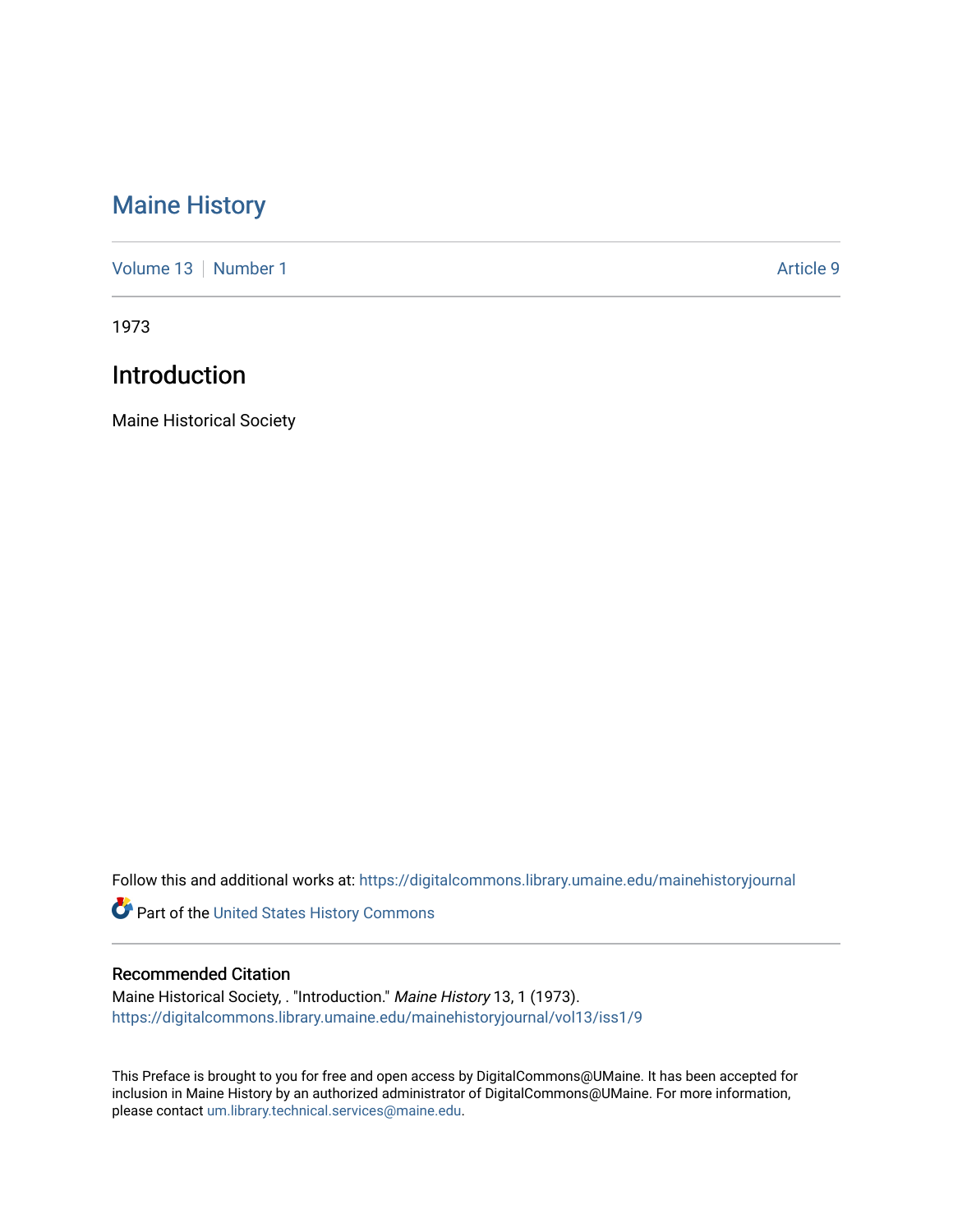After a hiatus of a half century, a revival of interest, research, and publication in Maine history has occurred within the State's academic community. Led by the graduate history faculty of the University of Maine at Orono and aided by the Maine Historical Society, this resurgence has produced some highly significant research and writing on Maine.

This growth of attention to Maine'<sup>s</sup> past has brought many calls in recent years for the establishment of an association of Maine historians that would hold regular meetings and publish a journal devoted to Maine history. Professor Arthur M. Johnson and the History Department at UMO took the initiative in 1970 by sponsoring a symposium on current historical research on Maine on the occasion of the State'<sup>s</sup> sesquicentennial anniversary. There was hope that the conference would lead to a permanent organization but, although its proceedings were published, no further meetings occurred.

Then in early 1972, John W. Hakola of UMO, James S. Leamon of Bates College, Joel W. Eastman of the University of Maine at Portland-Gorham, and Gerald E. Morris of the Maine Historical Society met to discuss the possibility of organizing a permanent association of Maine'<sup>s</sup> historians. They determined to call a meeting of interested scholars to be held in conjunction with the annual meeting of the Maine Historical Society at Bowdoin College in June, 1972. The gathering in Brunswick selected Leamon, Hakola, and Eastman as a Steering Committee to develop a program and make arrangements for a meeting in the fall at the Maine State Museum in Augusta.

The Steering Committee tentatively adopted a name for the organization  $-$  The Maine Academic Historians  $-$  as a